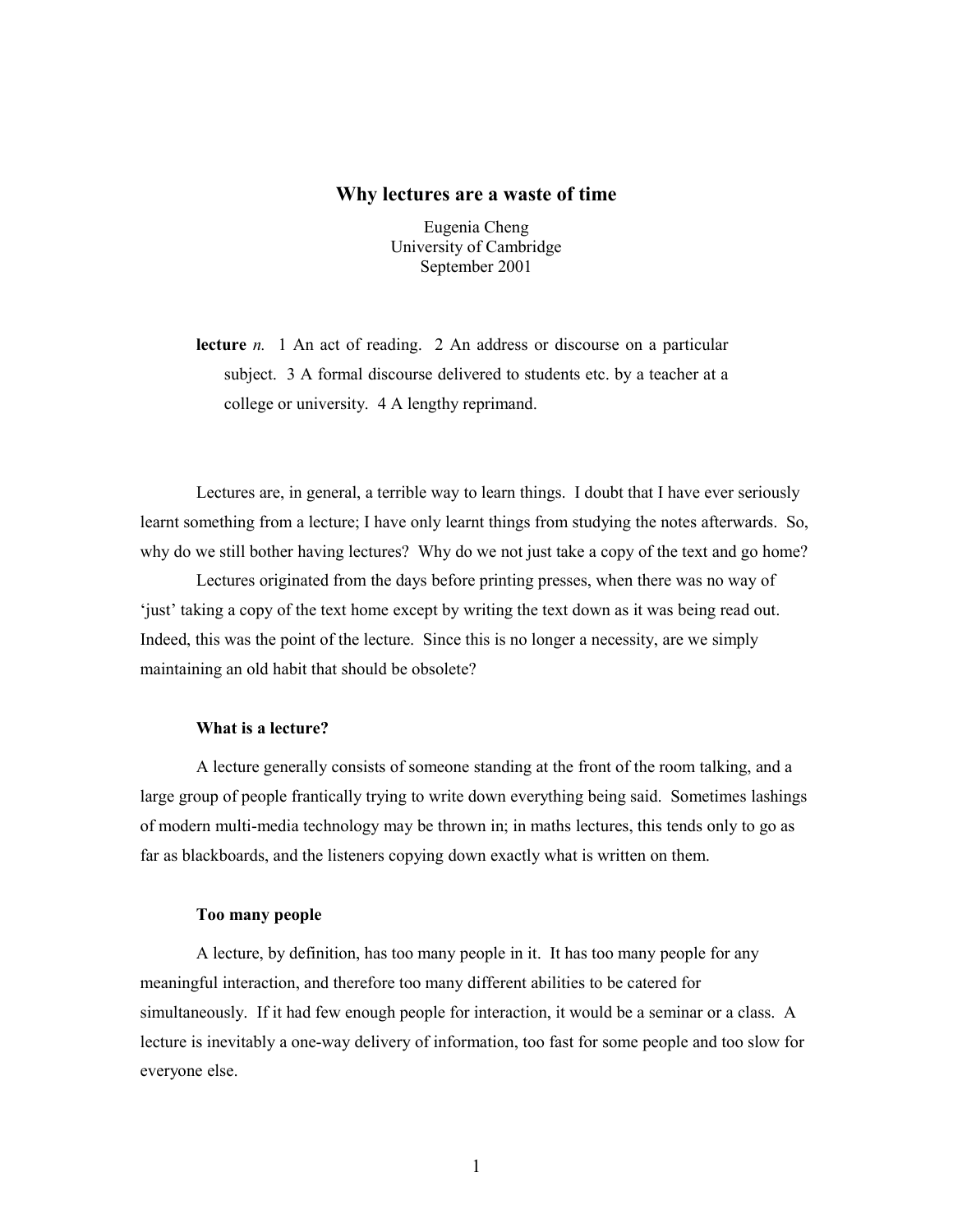### **Swallow it now or miss it and it's gone**

Receiving information in real time is difficult because it necessitates keeping exact pace with the information arriving. This is not necessarily just a case of 'too fast' or 'too slow'. Different people catch onto different ideas at different rates. In a lecture, if you stop and think about an idea, you will miss the next one. There is no time to understand the things that are hard, and no time to explore the things that are interesting. This is a particular problem in disciplines such as maths where the material is cumulative; if you lose the thread for a moment there is little chance of re-entering the argument.

### **The way ahead: be brain dead**

Imagine a group of people being fed by an automated feeding machine that places spoonfuls of food in each mouth at preset regular intervals. However, different people and different foods require different chewing times. (I have done an experiment on two people and raw carrot. One person chewed sixteen times; the other I gave up counting when he reached one hundred.) How fast should the machine go? If it goes slowly, some people will have to sit around wasting their time waiting for the next mouthful. If it goes faster, some will end up with more food forced into their mouths while still chewing the previous mouthful.

The answer, of course, is doggy-bags. Each person should be equipped with a doggy-bag so that when food arrives too soon, it can be taken home and eaten later. However, if someone insists on eating main course before pudding they will need to finish the main course from the doggy-bag before eating the pudding from the machine. Of course, while they are eating the main course *from* the doggy-bag, they will also have to be putting the pudding *into* the doggy-bag as it arrives. So it would be easier just to take the whole meal home in the doggy-bag in the first place, and ditch the machine.

The same holds for lectures. The solution most people find is to stop trying to assimilate the information being presented, and just write it all down and think about it later. So would it not be easier just to take the notes home in the first place and ditch the lecturer?

## **The question of handouts**

My own experience of going to lectures is this. Taking notes means writing down one thing and listening to another at the same time. If there are no handouts, I am convinced that I would be able to understand what was going on if only I didn't have to write it down. But if there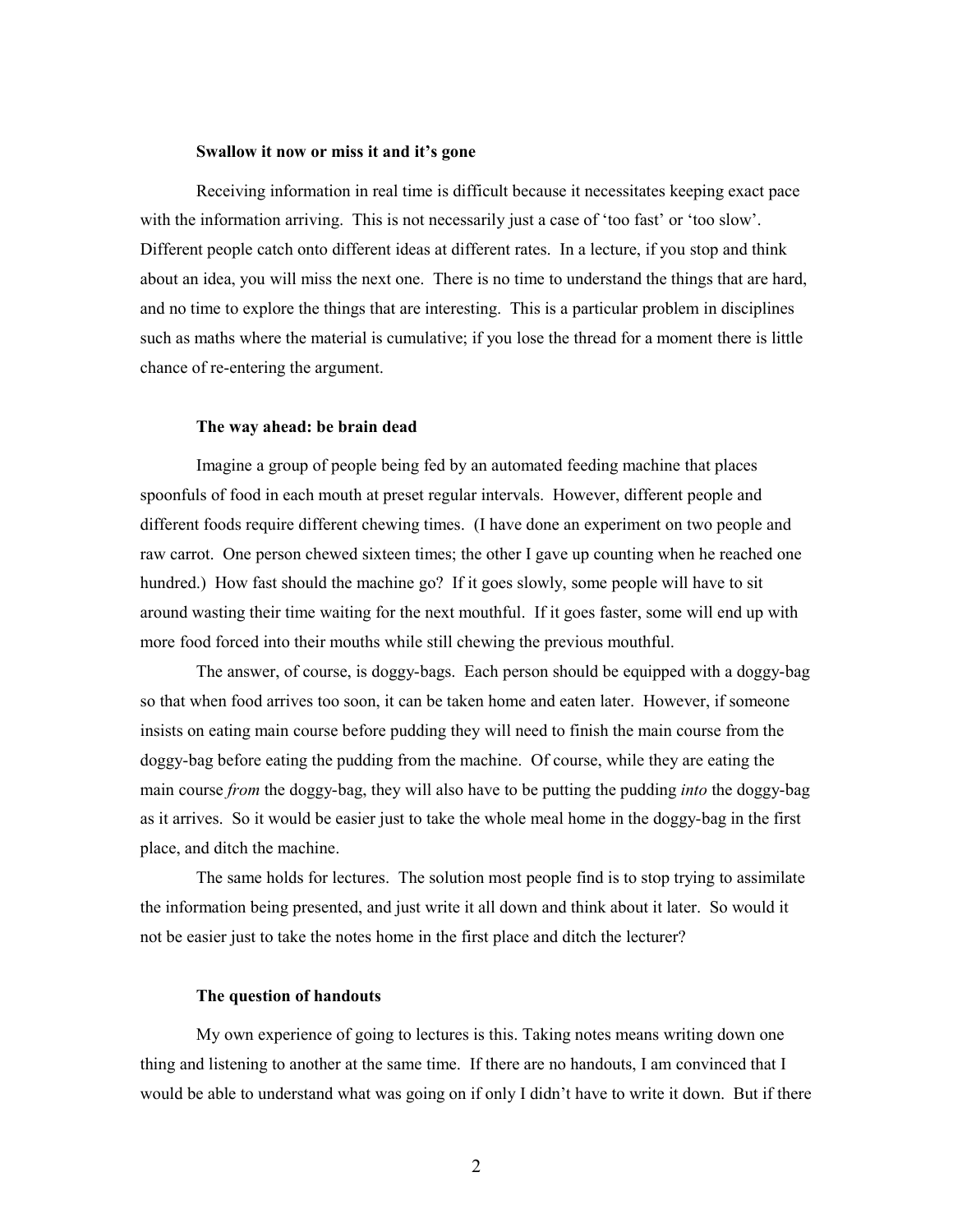are handouts, I might as well take the handouts and go home. (Anyway, can't the lecturer just make them available on the web?) However, it might be better to attend if the handouts do not contain absolutely all that is presented in the lecture. But in this case it is so hard to insert the extra bits into the printed notes that it is often easier just to take a complete set of notes myself.

#### **Lectures are too long**

This is a fact.

### **What is the human being there for?**

This is the question that should be asked by everyone, including the said human being, since all the above comments point to printed reading matter rather than live human beings. Surely a live human being can add something to the learning process? What is the difference between reading a book and being told a story? Personally, I would rather read a book so that I can fast forward and rewind as I choose. Oh dear.

What is the difference between reading a script and going to see a play? There are obvious differences in the form of action in front of us – costumes, props, movement around the stage. Should a lecturer dress up and wave objects around?

A production of a play is, of course, more than the props and costumes. There is something in the delivery of the words that conveys emotions to us directly, whereas when we read a script there is a certain amount of emotion that we must inject ourselves. So is the task of a lecturer to convey emotional information to us? Isn't academia supposed to be a rational discipline?

### **Lectures are at the wrong time**

By this I do not mean that they are too early in the morning, although this usually does happen to be the case (unless they are too soon after lunch or too late in the day). In mathematics at least, the role of a lecture is to teach new material. But we would probably benefit more from the input of the lecturer if the material were not *completely* new to us, but rather, slightly familiar and requiring further elucidation.

### **Speaking the written word**

The difference between spoken language and written language is not as distinct in English as it is in some languages; the difference tends to be a matter of style rather than formal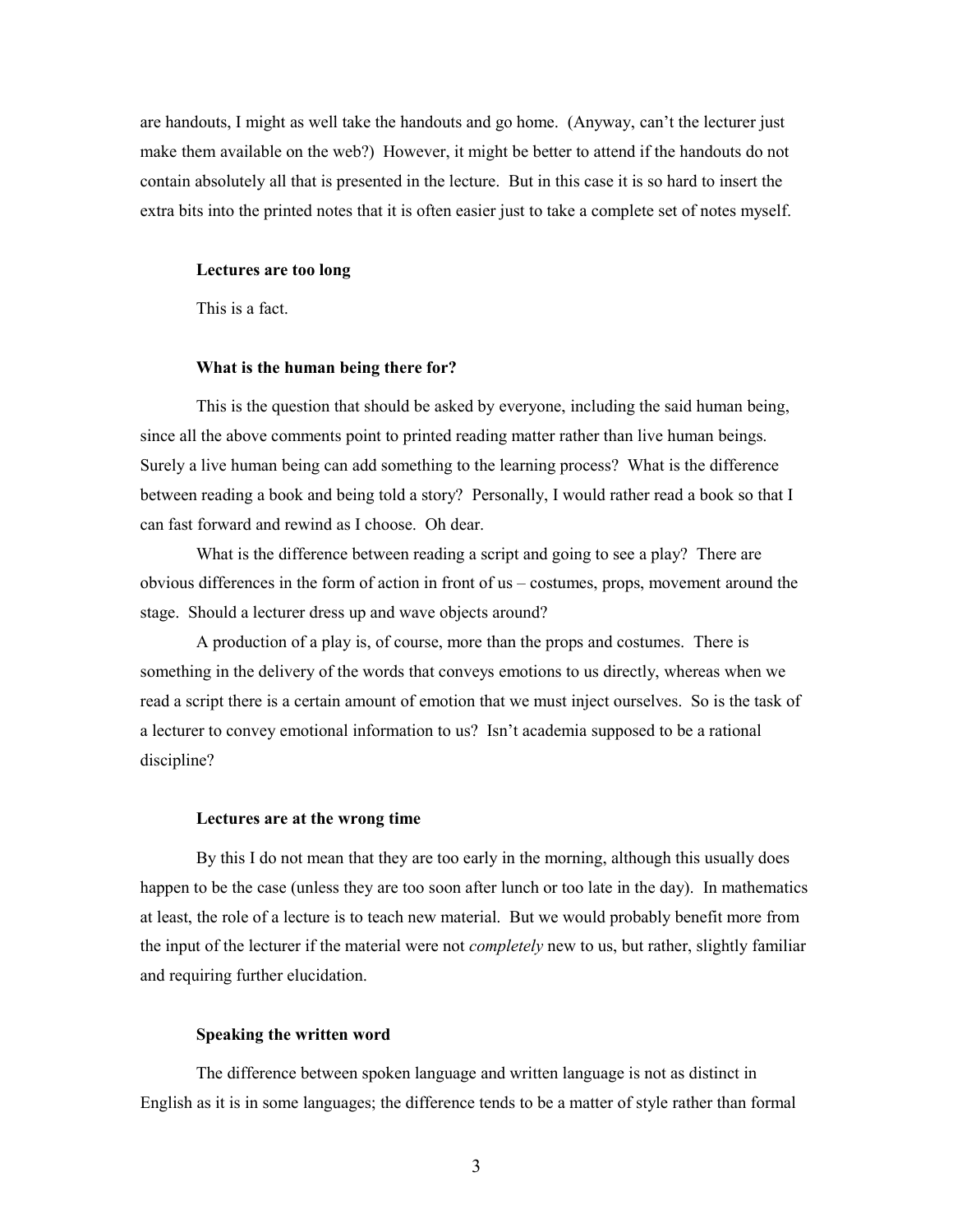differences of grammar or vocabulary. However, the difference is there. In some disciplines it is standard practice for a lecture to be written as a paper (approximately twenty pages for an hour?) which is then read out. Aside from all the above points, there is the question of style. The easiest way to understand *written* language is to read it from the page; the easiest sort of language to understand aurally is *spoken* language. A good essay should make a terrible lecture, and vice versa.

### **The opposite of the best way of learning**

For me personally, the best way of learning mathematics is private tuition. Obviously this is not always practical, but the smaller the group the better. On this scale, a lecture is the worst possible way of learning. The only advantage of a large group over private tuition is social, but if I want to be sociable I can always throw a party.

So a lecture is a practical compromise, which is always bound to be a bad thing. But given that practical compromise is necessary, how can we improve the situation as much as possible?

#### **Do not expect to understand**

This is most important for maths lectures. Simply put, mathematics is difficult to understand first time round. This is probably true for most people in most disciplines as well. Apart from for a few lucky geniuses, fluency in a new idea is unlikely to be immediate. It takes practice, and where ideas are concerned this means hard thought. So nobody should be expected to understand things in lectures. The hope is that we go away from the lecture sufficiently *equipped* to be able to do that practice, and sufficiently *motivated* actually to go and do it.

### **Be emotional**

An academic discipline should not be emotional, but our engagement with it should be. This is where the lecturer's human input comes in; a lecturer can convey something of their emotional involvement with the material, as long as the listeners are open to receiving it. A conductor can convey intense emotions to an orchestra, but only if they are looking at him.

### **What are lectures good for?**

I have so far presented a rather one-sided view, when in fact there are some advantages to lectures. Lectures are good for ogling celebrities if it happens to be a celebrity lecture. They are